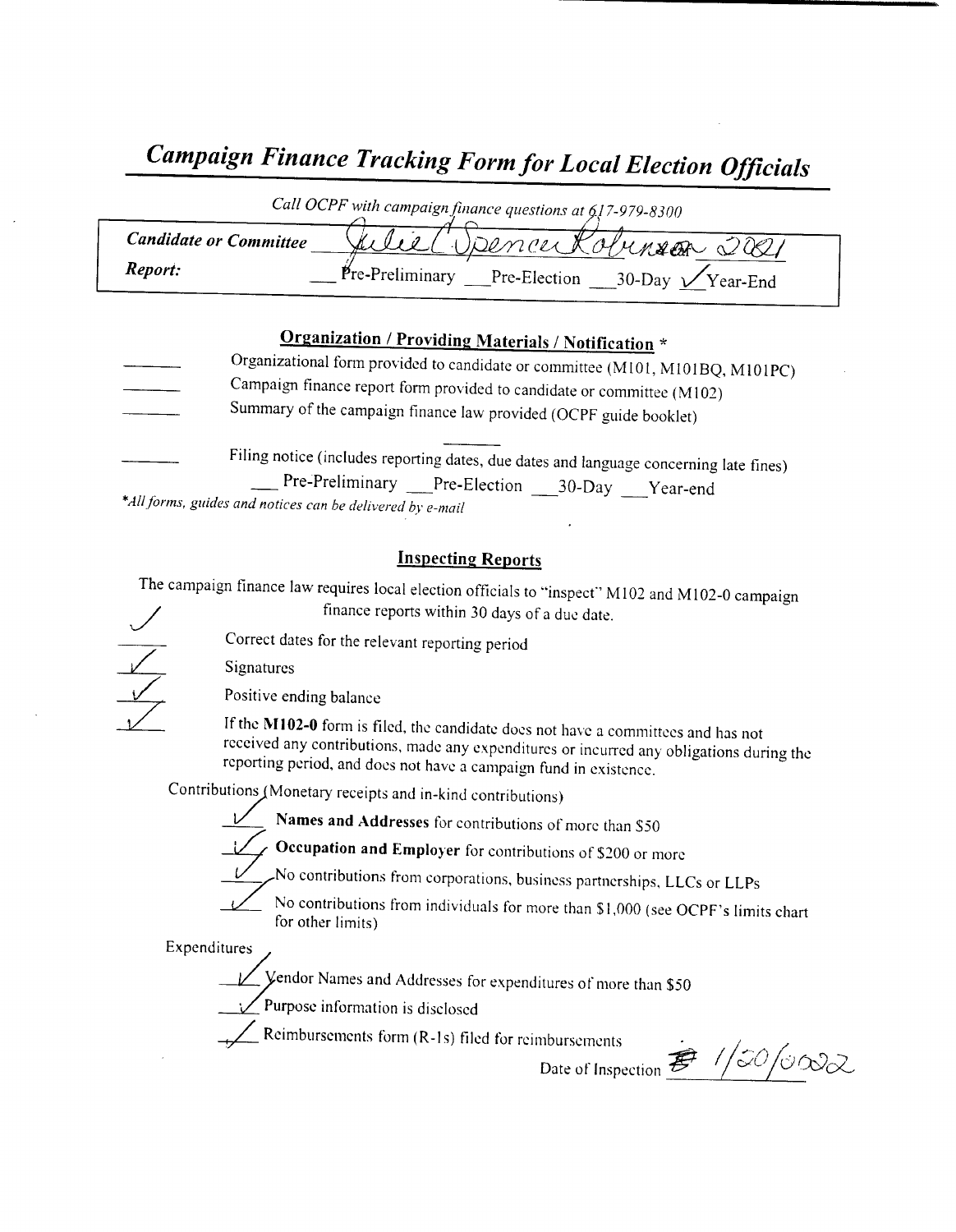|                                                                                                                                                                                                                                                                                                                                                                                                                                                                                                                                                                                                              | Form CPF M 102: Campaign Finance Report                                                                                         |
|--------------------------------------------------------------------------------------------------------------------------------------------------------------------------------------------------------------------------------------------------------------------------------------------------------------------------------------------------------------------------------------------------------------------------------------------------------------------------------------------------------------------------------------------------------------------------------------------------------------|---------------------------------------------------------------------------------------------------------------------------------|
| Commonwealth<br>of Massachusetts                                                                                                                                                                                                                                                                                                                                                                                                                                                                                                                                                                             | $\mathbb{G}$ E<br><b>Municipal Form</b><br>$\mathbb {W}$<br>E.<br>E<br>Office of Campaign and Political Finance<br>JAN 2 0 2022 |
| Fill in Reporting Period dates:<br><b>Beginning Date:</b>                                                                                                                                                                                                                                                                                                                                                                                                                                                                                                                                                    | File with: City or Town Clerk or Election Commission<br><b>Ending Date:</b><br>$10 - 16 - 2021$<br><b>J-15 1-1827 105</b>       |
| Type of Report: (Check one)                                                                                                                                                                                                                                                                                                                                                                                                                                                                                                                                                                                  |                                                                                                                                 |
| 8th day preceding preliminary<br>8th day preceding election                                                                                                                                                                                                                                                                                                                                                                                                                                                                                                                                                  | 30 day after election<br>$\boxtimes$ year-end report<br>dissolution                                                             |
| <u>JULIE C. SPENCER-ROBINSON</u><br>Candidate Full Name (if applicable)<br>TRUSTEE OF SMITH VOLATIONAL AND<br>Office Sought and District                                                                                                                                                                                                                                                                                                                                                                                                                                                                     | Committee Name                                                                                                                  |
| 248 SPRING GROVE AVE, FLORENCE<br><b>Residential Address</b><br>E-mail:<br>jspencerrobinson@gmail.com                                                                                                                                                                                                                                                                                                                                                                                                                                                                                                        | Name of Committee Treasurer<br><b>Committee Mailing Address</b><br>E-mail:                                                      |
| Phone # (optional):<br>413-588-2906                                                                                                                                                                                                                                                                                                                                                                                                                                                                                                                                                                          | Phone # (optional):                                                                                                             |
| <b>SUMMARY BALANCE INFORMATION:</b>                                                                                                                                                                                                                                                                                                                                                                                                                                                                                                                                                                          |                                                                                                                                 |
| Line 1: Ending Balance from previous report                                                                                                                                                                                                                                                                                                                                                                                                                                                                                                                                                                  | 47.69                                                                                                                           |
| Line 2: Total receipts this period (page 3, line 11)                                                                                                                                                                                                                                                                                                                                                                                                                                                                                                                                                         | 75.00                                                                                                                           |
| Line 3: Subtotal (line 1 plus line 2)                                                                                                                                                                                                                                                                                                                                                                                                                                                                                                                                                                        | ≸<br>22.6                                                                                                                       |
| Line 4: Total expenditures this period (page 5, line 14)                                                                                                                                                                                                                                                                                                                                                                                                                                                                                                                                                     | Ŏ                                                                                                                               |
| Line 5: Ending Balance (line 3 minus line 4)                                                                                                                                                                                                                                                                                                                                                                                                                                                                                                                                                                 | $*122.69$                                                                                                                       |
| Line 6: Total in-kind contributions this period (page 6)                                                                                                                                                                                                                                                                                                                                                                                                                                                                                                                                                     | $\mathcal{O}$                                                                                                                   |
| Line 7: Total (all) outstanding liabilities (page 7)                                                                                                                                                                                                                                                                                                                                                                                                                                                                                                                                                         |                                                                                                                                 |
| Line 8: Name of bank(s) used: $\begin{bmatrix} F & \cup & \text{even} \cup \\ \text{odd} & F & \end{bmatrix}$                                                                                                                                                                                                                                                                                                                                                                                                                                                                                                |                                                                                                                                 |
| <b>Affidavit of Committee Treasurer:</b><br>I certify that I have examined this report including attached schedules and it is, to the best of my knowledge and belief, a true and complete statement of all campaign finance<br>activity, including all contributions, loans, receipts, expenditures, disbursements, in-kind contributions and liabilities for this reporting period and represents the campaign<br>finance activity of all persons acting under the authority or on behalf of this committee in accordance with the requirements of M.G.L. c. 55.<br>Signed under the penalties of perjury: | Date:<br>(Treasurer's signature)                                                                                                |
| FOR CANDIDATE FILINGS ONLY: Affidavit of Candidate: (check 1 box only)                                                                                                                                                                                                                                                                                                                                                                                                                                                                                                                                       |                                                                                                                                 |
| <b>Candidate with Committee</b><br>I certify that I have examined this report including attached schedules and it is, to the best of my knowledge and belief, a true and complete statement of all campaign finance<br>activity, of all persons acting under the authority or on behalf of this committee in accordance with the requirements of M.G.L. c. 55. I have not received any contributions,<br>incurred any liabilities nor made any expenditures on my behalf during this reporting period that are not otherwise disclosed in this report.                                                       |                                                                                                                                 |
| <b>Candidate without Committee</b><br>I certify that I have examined this report including attached schedules and it is, to the best of my knowledge and belief, a true and complete statement of all campaign<br>1 certify that I have examined this report including attached schedules and it is, to the best statistic statistics for this reporting period and represents the finance activity, including contributions, loans, receipts, e<br>campaign finance activity of all persons acting under the authority or on behalf of this candidate in accordance with the requirements of M.G.L. c. 55.  |                                                                                                                                 |
| Signed under the penalties of perjury:<br>fulu Speni - Poler                                                                                                                                                                                                                                                                                                                                                                                                                                                                                                                                                 | Date: $1 - 19 - 302$<br>(Candidate's signature)                                                                                 |